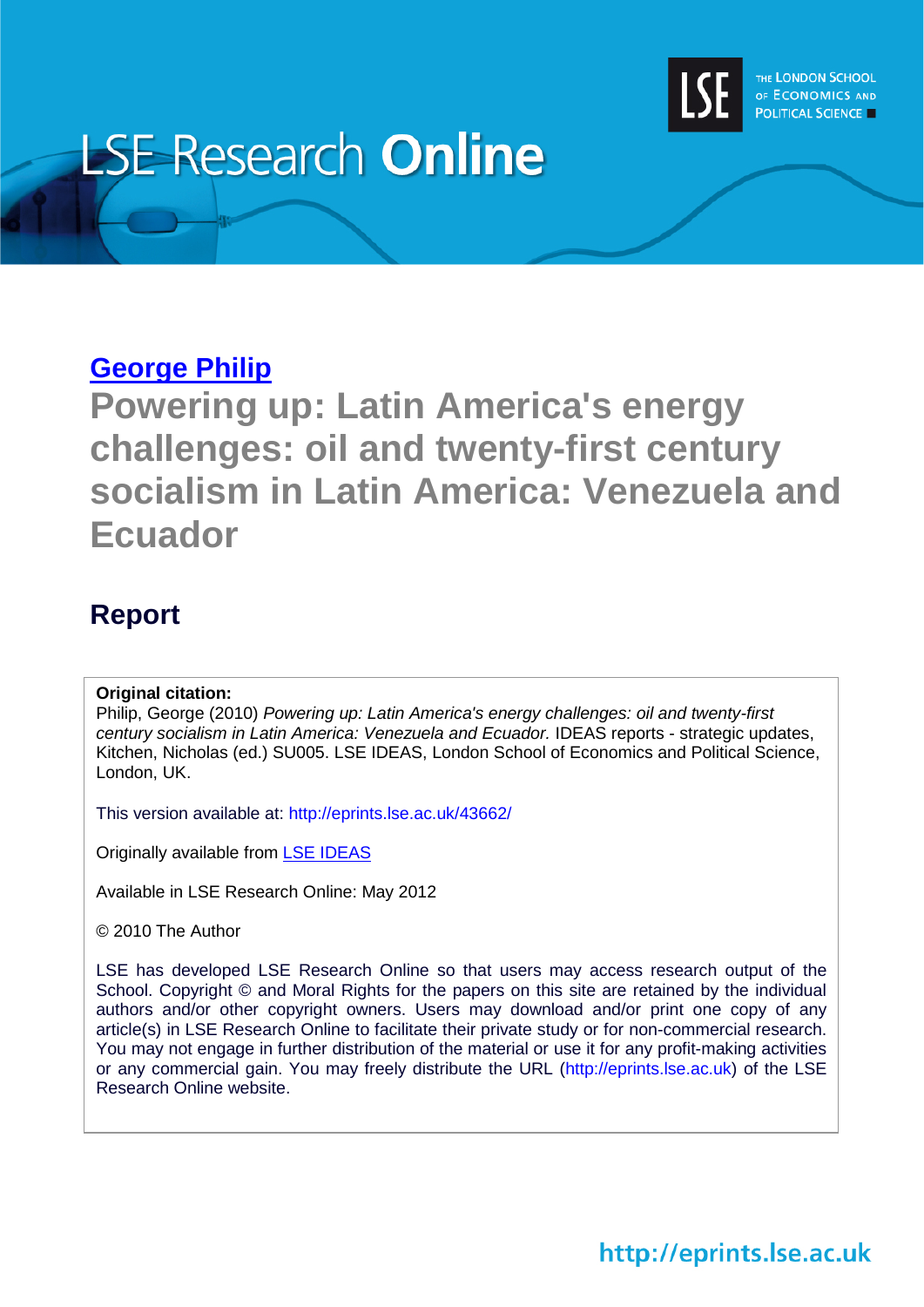Oil and Twenty-First Century Socialism in Latin America: Venezuela and Ecuador

ugo Chavez, since first becoming president of Venezuela<br>in January 1999, has pursued an active and influence-<br>seekng foreign policy, involving both oil and non-oil<br>aspects. He has cloarly aimed to enable Venezuela to 'nunc in January 1999, has pursued an active and influenceseekng foreign policy, involving both oil and non-oil aspects. He has clearly aimed to enable Venezuela to 'punch above its weight' internationally and has succeeded, at least for now. Chavez's name recognition internationally is probably higher than any Venezuelan since Bolivar. He has played a leading role in a significant process of political realignment in both OPEC and Latin America as a whole, significantly reducing the diplomatic isolation of Cuba, and has become a significant thorn in the side



**GEORGE PHILIP** is Professor of Comparative and Latin American politics at the London School of **Economics** 

of the US government. Ecuador's Rafael Correa, more recently in power and president of a smaller country, has been something of a lieutenant to Chavez though occasionally taking a different line on particular issues.

#### Venezuela and Ecuador: Three dimensions of oil politics

Both governments have adopted politically striking domestic resource-rent policies. They both have to satisfy domestic electorates which in both countries – and particularly Venezuela – are acutely aware that national oil wealth exists and whose expectations of redistribution are high. Yet it is not at all easy to turn oil revenue into sustained development or even to raise standards of living for the majority of the population. The failure of their predecessor governments in these respects played a major part in the rise of Chavez and Correa in the first place. Voters, unhappy with the performance of a series of governments, turned to more radical figures out of a deep sense of frustration. Since then Chavez, in particular, has been the unexpected beneficiary of much higher oil prices since 2004 and he has proved a determined redistributor of income and wealth. Correa has had less money and less time in office, but he has moved policy in a similar direction. Both figures have benefited from the perception, which is not without foundation, that they have sought to use these resource rents for the benefit of the majority of their populations and that they are less socially exclusionary than their predecessors.

At the same time, both countries face specific domestic and external challenges in their oil sectors. The Venezuelan and Ecuadorian economies depend heavily on oil and gas exports, which provide the material foundations for both their foreign and domestic radicalism. In terms of export income, Venezuela and Ecuador are the most oil dependent countries in the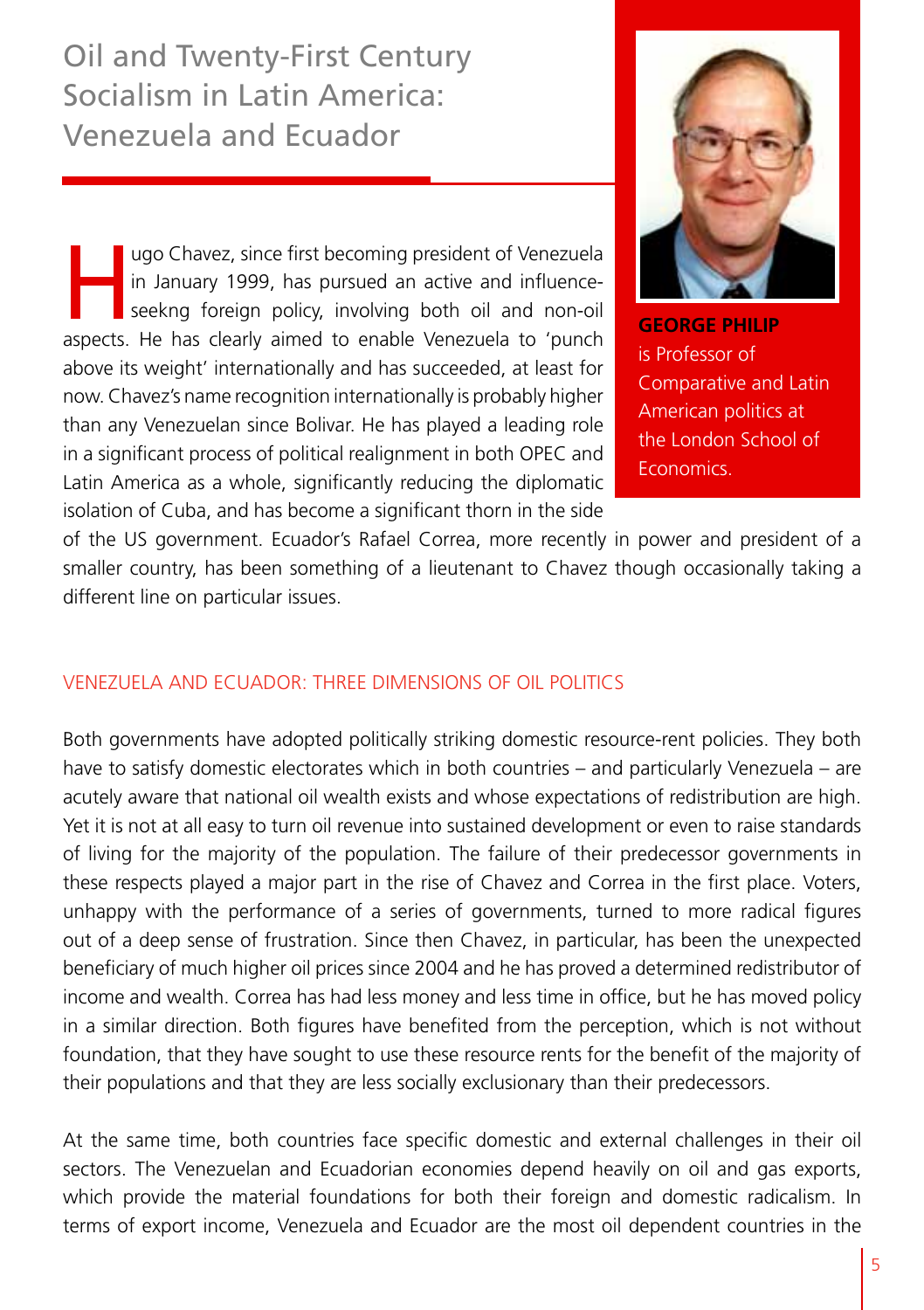region, with the corollary that they are the least dependent on the performance of their non-oil economies. Worryingly, though, Venezuelan oil and gas exports are currently in decline, partly as the result of long term trends and partly because of Chavez's style of government. Ecuadorian oil exports are not really in decline in the same way but they are likely to grow only slowly while domestic consumption may grow faster. Some 40 percent of Ecuadorian oil is now consumed domestically and the figure for Venezuela is nearly 30 percent. Domestic prices are very low in both cases and some oil listed under 'domestic consumption' may well have been smuggled to Colombia, whose oil consumption appears suspiciously low, and also to Guyana. International oil prices have risen significantly in the past decade, which has more than offset –for now at least – the consequences of stagnant or falling production. These issues point to a important and growing area of vulnerability in both countries.

A key question, for the future, therefore, is whether stagnant oil production represents Chavez's and – to some extent – Correa's feet of clay. Although the statistics are to a degree opaque, it does not appear that Venezuela has sufficient financial resources to cope with low oil prices without hardship. This potential vulnerability seems even greater in the case of Ecuador, which is a dollarised economy that has recently defaulted on part of its government debt. The Stalinist system relied on by the Cuban authorities to cope with the politics of economic decline in that country does not seem available to either Chavez or Correa, who risk electoral defeat if economic setback impacts on their domestic popularity – as to some extent it seems bound to do. At the very least, Chavez may have to scale down some of his international ambitions if the Venezuelan economy turns down, especially since there is no strong evidence that these international ambitions are popular within Venezuela itself.

#### Oil production in Venezuela and Ecuador

This pattern of broadly stagnant oil production and declining exports is overwhelmingly not the result of any shortage of oil reserves. The main factor is an insufficiency in the quantity and quality of investment. Private investment has been held back, in part, by widespread distrust of the transnational oil companies that dominated the world oil industry up until the 1970s and who still tend to be viewed as 'imperialists'. This is so despite the fact that the big US companies such as Exxon-Mobil no longer play much of a role in either Ecuador or Venezuela. It is true that there is a major lawsuit between the Ecuadorian government and Chevron to do with ecological pollution in Amazonia but Chevron is no longer a current producer in Ecuador either. In fact, the international oil market has deconcentrated to the point that oil producing governments face a significant range of choice in the companies with which they wish to deal. The issue of 'oil imperialism' – real enough in much of the twentieth century – is therefore less salient than it was. Even so, foreign- and particularly US-owned oil companies remain unpopular.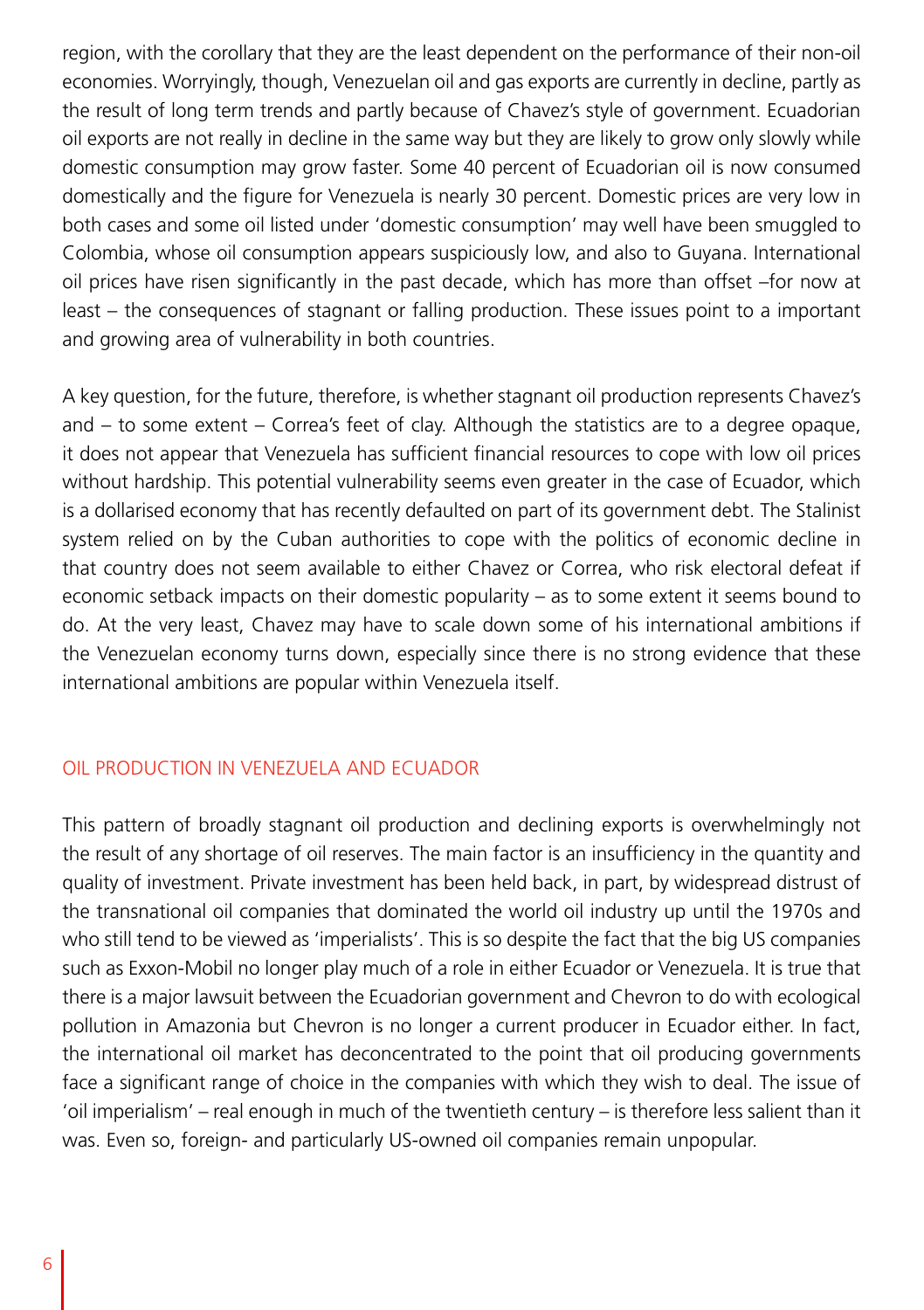More importantly, PDVSA – Venezuela's state owned oil company – has tended to underinvest and is increasingly subject to dayto-day political considerations. It seems to have failed to establish mutually-respectful relationships with the specialist oil technology companies that do much of the actual work of oil exploration and abstraction. In 2009 there were several high-profile conflicts involving the Venezuelan governments and some of these specialist contractors who claimed that they had not been paid for many months. Some of these were nationalised but it is not clear how this will solve the problem.

This is a relatively new issue. Prior to the arrival in power of Chavez, successive Venezuelan governments allowed a high degree of public investment managed by a largely autonomous PDVSA. Indeed there was a widespread feeling in Venezuela that the autonomy of the state company PDVSA had gone too far. It is noteworthy that in the Venezuelan elections of 1998 both Chavez and Miguel Rodriguez, a market-reforming independent presidential candidate, both pledged to restrain the state company.

Reining in PDVSA made good political sense but there was a management problem. State oil companies find it difficult to prevent clientelism, politicisation and performance problems. This is not a universal truth since some state oil companies have markedly better records than others, but PDVSA has certainly lost efficiency since Chavez took office. This is largely because it lost a great deal of its human capital following the anti-Chavez strikes of 2002 and 2003.

Overall, Venezuelan oil production has fallen considerably since peaking in 1970. Continuing population growth makes the tendency even more pronounced in per capita terms and rising domestic consumption has also cut into the remaining export surplus. While there is some dispute over what Venezuelan oil production currently is, the lower estimate (IEA 2010) is that production fell to around 2.2 million barrels per day in late 2009. If one takes this figure as accurate then per capita Venezuelan oil exports in volume terms amount to no more than 15 percent of what they were when production reached its alltime high in 1970. Furthermore there has been little if any real increase in Venezuelan non-oil exports in the intervening period. This is partly because of the 'Dutch disease' effect of higher international oil prices leading to an over-valued domestic currency, and partly because of worsened diplomatic relations with both Colombia and the United States. If, as is possible, problems with electricity supply impact significantly on the aluminiumprocessing industry during 2010 then these, too, will further reduce Venezuela's non-oil exports.

A further factor holding back production in Venezuela has been OPEC-mandated restrictions. These impact to some extent on Ecuador but matter much more in the case of Venezuela. They can of course be seen as part of a potentially worthwhile trade off between lower production and higher prices. There has indeed been a considerable increase in international oil price levels since the beginning of the 1970s when Venezuelan oil production peaked. Several Venezuelan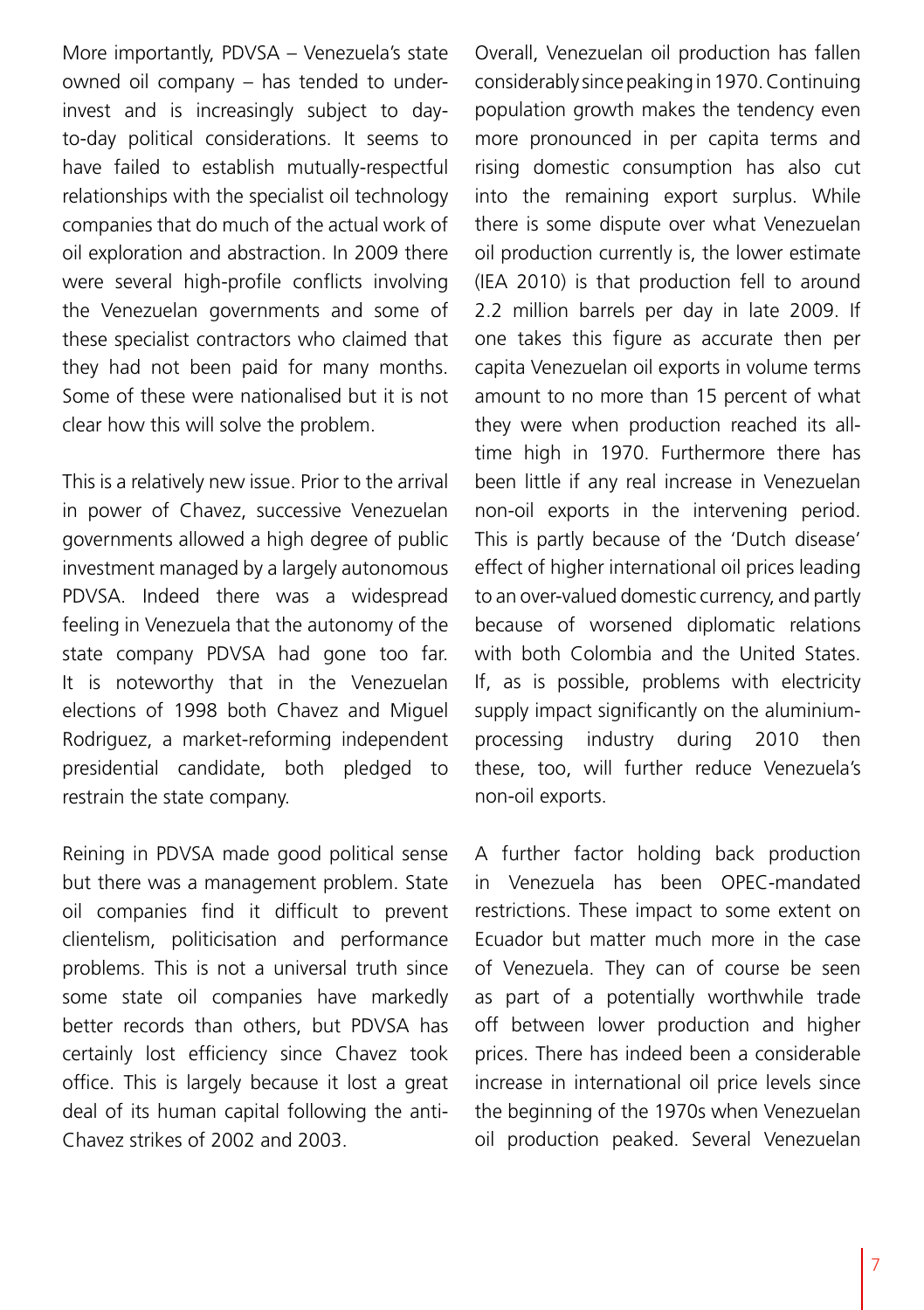governments, including Chavez, have played an active part in achieving this by helping to engineer international production cuts at critical times. However if currently high international prices are not sustained, Venezuela seems acutely vulnerable.

The Venezuelan government has recently responded to its chronic lack of investment by seeking to attract capital from newcomer companies. It is too early to say whether this policy will prove successful. The amount of investment now required to turn around the oil industry is very large and lead times in the sector are quite long. Even so, fresh sources of foreign capital are probably Venezuela's last chance to avoid really serious economic problems in the medium-term.

Ecuador faces a different set of policy dilemmas. Its oil production has increased unevenly since it first became a significant oil exporter in 1972. Pipeline construction and maintenance have been key to this process since most of the country's oil reserves lie to the east of the Andes. Today, Ecuador has two pipeline systems – one built in the early 1970s and the other started operations in 2003 – plus a spur line that connects Ecuador with Colombia. It is unlikely that an extra pipeline complex will be built anytime soon, as a result of which potential oil production growth is limited. Meanwhile domestic oil consumption is continuing to increase.

Much of Ecuador's oil production is in the hands of the state oil company but the technical capacity of this company is limited. The most significant oil politics in Ecuador comes from the 'traditional' situation in which the host government seeks to improve its share of the gross revenues earned by private companies. This is, in principle, quite an old story and a usual one among the vast majority of oil exporting countries. It does however seem that Correa has played the role of revenue-maximising host government quite skilfully in the short term. He was able in most cases to change the legal terms on which the companies worked from concessionaires (who might have a legal claim to the oil resources themselves) to subcontractors, simply rewarded f or work put in. He did this by using the diversity of private operating companies to pressure them sequentially and prevent a united front from forming. Moreover, by threatening a windfall tax of 99 percent on concessionaire profits, he was able to make the idea of service contracts relatively attractive in comparison. What he has not been able to do, though, has been to attract any significant fresh foreign investment into the oil industry. Production has started to tend downwards as a result.

Ecuador has however floated the idea that the international community should compensate the government for agreeing not to allow oil or mining investment into areas of natural beauty inhabited by indigenous peoples. It is estimated that there are some 850 million barrels of oil located under the Yasuni National Park. The Ecuadorian government has asked for a kind of rental from aid donors in return for not drilling in the area. While not completely rejecting the idea, the main donors (mostly European governments) have been prepared to offer much less money than the Ecuadorian government was expecting. Disappointment with the progress of these negotiations led to the resignation of the Ecuadorian foreign minister in January 2010.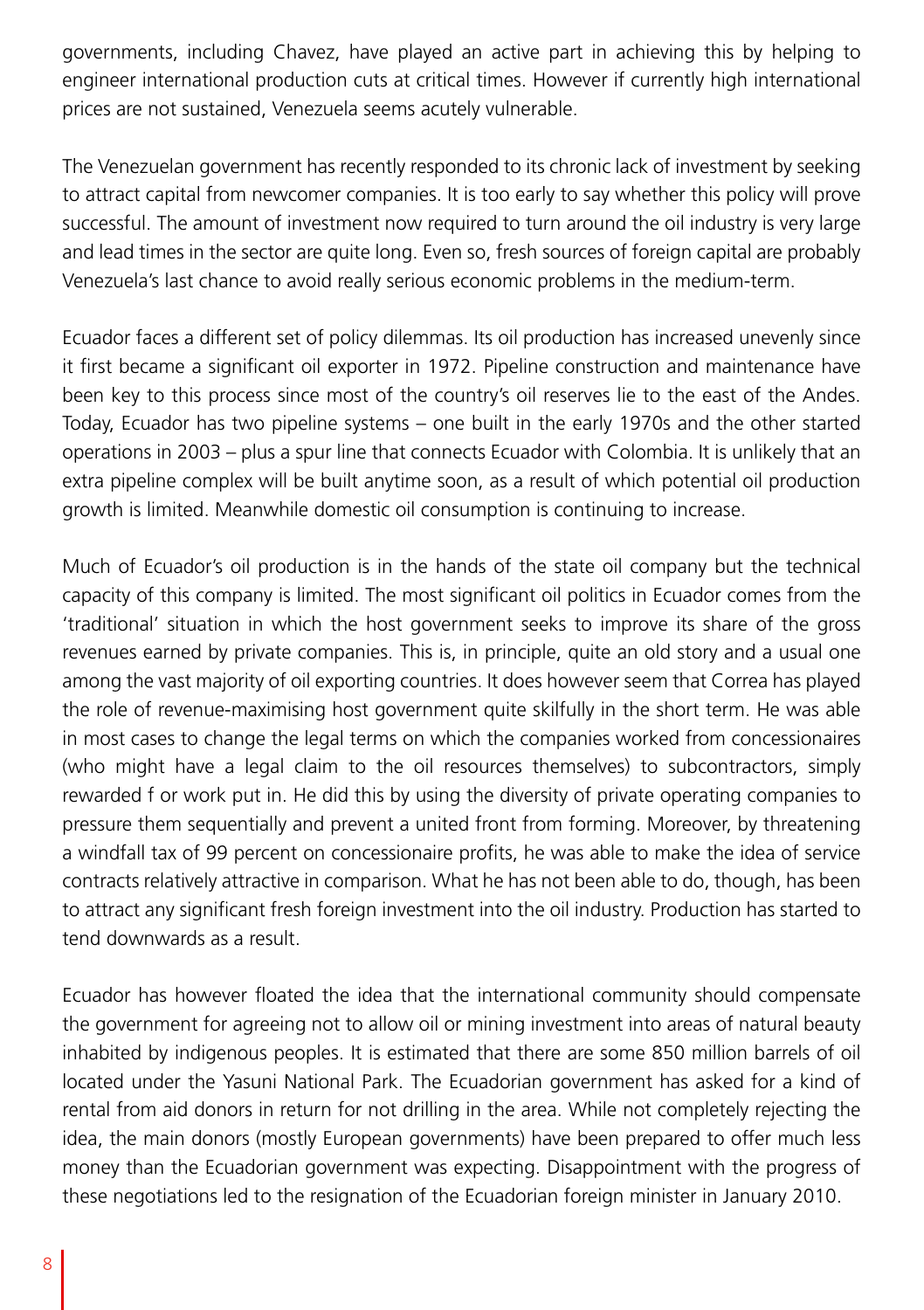Meanwhile indigenous groups have taken legal action against Chevron for compensation as a result of environmental damage in the course of oil extraction. There has certainly been such damage, and large sums of money are in contention, but the company denies liability and the case is currently continuing.

#### Venezuelan natural gas

One possible way of increasing resource income would be for Venezuela to develop its gas reserves. These, like its oil reserves, are abundant and there is no problem with OPEC quota restrictions. However, what has held Venezuelan production back has been the unwillingness of its potential partners to enter into long term commitments with Venezuela in view of the heavy financing costs that these imply and the resulting political risk. During the Chavez's presidency, there were negotiations involving Shell and Mitsubishi over the so-called Mariscal Sucre LNG project but the private companies eventually pulled out over disagreements about financing. Subsequent negotiations between PDVSA and Petrobras over the same project also failed. The official reason given in the latter case was that Petrobras was unwilling to agree to devote as much of the project to providing gas cheaply to the domestic Venezuelan market as Chavez had wanted. However, the dramatic nationalisation of Brazilian gas interests in Bolivia in 2006 – for which the Brazilian authorities mostly blamed Chavez – may have been a factor in discouraging the Brazilians from committing large financial resources to Venezuela.

In 2006 Chavez also proposed an enormous trans-hemispheric gas pipeline to take gas from Venezuela to Brazil and Argentina but this too was abandoned due to a lack of support from Brazil, which blamed financing difficulties. In fact, despite Venezuela's abundant supplies of natural gas reserves and genuine willingness to develop them, the only significant gas project completed under Chavez has been a pipeline through which Venezuela has been importing gas from Colombia. Venezuela remains interested in developing LNG capacity and there remain some possibilities in that regard.

#### Venezuelan Oil Diplomacy: OPEC and ALBA

There is a marked and dramatic disjunction between this rather downbeat picture of Venezuela's oil and gas production and the remarkably effective international diplomacy pursued by Chavez. There are some different facets of this diplomacy. Some of it is markedly driven by ideology, such as the close relationship with Cuba, Bolivia and the FARC in Colombia. The latter is essentially secret but was important enough to underlie a serious war scare with Colombia at the end of 2009. At the other extreme is Petrocaribe, which is 'ideology lite' and whose seventeen members include the vast majority of countries in Central America and the Caribbean. There are only a few notable non-members including Trinidad and Tobago which has oil production of its own.